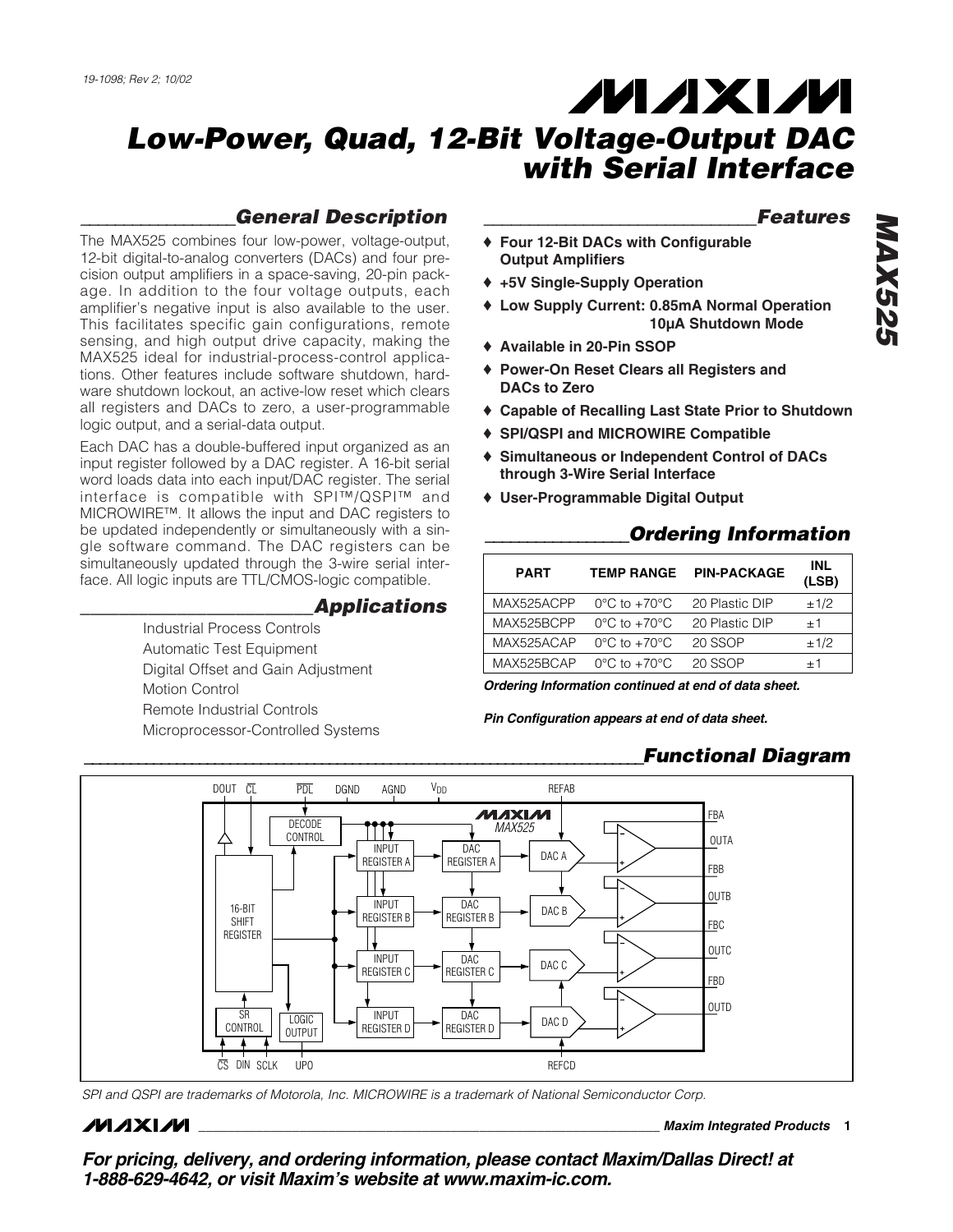#### **ABSOLUTE MAXIMUM RATINGS**

| Continuous Power Dissipation ( $T_A = +70^{\circ}C$ ) |
|-------------------------------------------------------|
| Plastic DIP (derate 8.00mW/°C above +70°C)640mW       |
| SSOP (derate 8.00mW/°C above +70°C) 640mW             |
| CERDIP (derate 11.11mW/°C above +70°C)889mW           |
|                                                       |

| <b>Operating Temperature Ranges</b>      |  |
|------------------------------------------|--|
|                                          |  |
|                                          |  |
|                                          |  |
|                                          |  |
| Lead Temperature (soldering, 10s) +300°C |  |

*Stresses beyond those listed under "Absolute Maximum Ratings" may cause permanent damage to the device. These are stress ratings only, and functional operation of the device at these or any other conditions beyond those indicated in the operational sections of the specifications is not implied. Exposure to absolute maximum rating conditions for extended periods may affect device reliability.*

#### **ELECTRICAL CHARACTERISTICS**

(V<sub>DD</sub> = +5V ±10%, AGND = DGND = 0V, REFAB = REFCD = 2.5V, R<sub>L</sub> = 5k $\Omega$ , C<sub>L</sub> = 100pF, T<sub>A</sub> = T<sub>MIN</sub> to T<sub>MAX</sub>, unless otherwise noted. Typical values are at  $T_A = +25^{\circ}$ C. Output buffer connected in unity-gain configuration (Figure 9).)

| <b>PARAMETER</b>                                   | <b>SYMBOL</b>    | <b>CONDITIONS</b>                       | <b>MIN</b> | <b>TYP</b> | <b>MAX</b>  | <b>UNITS</b> |  |  |
|----------------------------------------------------|------------------|-----------------------------------------|------------|------------|-------------|--------------|--|--|
| STATIC PERFORMANCE-ANALOG SECTION                  |                  |                                         |            |            |             |              |  |  |
| Resolution                                         | N                |                                         | 12         |            |             | <b>Bits</b>  |  |  |
| Integral Nonlinearity                              | <b>INL</b>       | <b>MAX525A</b>                          |            | ±0.25      | ±0.5        | <b>LSB</b>   |  |  |
| (Note 1)                                           |                  | <b>MAX525B</b>                          |            |            | ±1.0        |              |  |  |
| Differential Nonlinearity                          | <b>DNL</b>       | Guaranteed monotonic                    |            |            | ±1.0        | <b>LSB</b>   |  |  |
| Offset Error                                       | Vos              |                                         |            |            | ±6.0        | mV           |  |  |
| Offset-Error Tempco                                |                  |                                         |            | 6          |             | ppm/°C       |  |  |
| Gain Error                                         | GE               | (Note 1)                                |            | $-0.8$     | ±2.0        | <b>LSB</b>   |  |  |
| Gain-Error Tempco                                  |                  |                                         |            |            |             | ppm/°C       |  |  |
| Power-Supply Rejection Ratio                       | <b>PSRR</b>      | $4.5V \le V_{DD} \le 5.5V$              |            | 100        | 600         | $\mu$ V/V    |  |  |
| <b>MATCHING PERFORMANCE</b> $(T_A = +25^{\circ}C)$ |                  |                                         |            |            |             |              |  |  |
| Gain Error                                         | GE               |                                         |            | $-0.8$     | ±2.0        | <b>LSB</b>   |  |  |
| Offset Error                                       |                  |                                         |            | ±1.0       | ±6.0        | mV           |  |  |
| <b>Integral Nonlinearity</b>                       | <b>INL</b>       |                                         |            | $\pm 0.35$ | ±1.0        | <b>LSB</b>   |  |  |
| <b>REFERENCE INPUT</b>                             |                  |                                         |            |            |             |              |  |  |
| Reference Input Range                              | VREF             |                                         | $\Omega$   |            | $VDD - 1.4$ | $\vee$       |  |  |
| Reference Input Resistance                         | R <sub>REF</sub> | Code-dependent, minimum at code 555 hex | 8          |            |             | kΩ           |  |  |
| Reference Current in Shutdown                      |                  |                                         |            | 0.01       | ±1          | μA           |  |  |

**MAXM**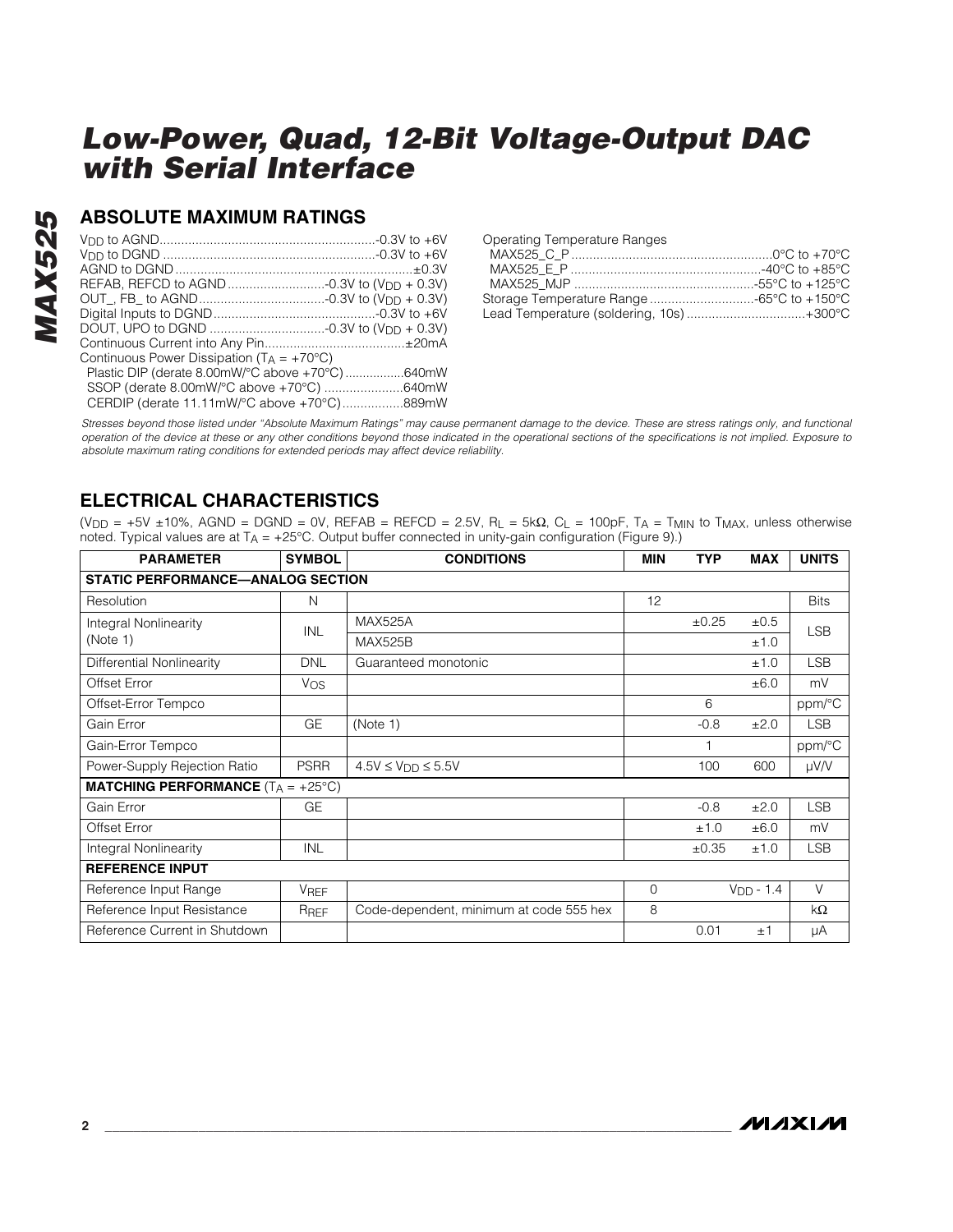#### **ELECTRICAL CHARACTERISTICS (continued)**

(V<sub>DD</sub> = +5V ±10%, AGND = DGND = 0V, REFAB = REFCD = 2.5V, R<sub>L</sub> = 5k $\Omega$ , C<sub>L</sub> = 100pF, T<sub>A</sub> = T<sub>MIN</sub> to T<sub>MAX</sub>, unless otherwise noted. Typical values are at TA = +25°C. Output buffer connected in unity-gain configuration (Figure 9).)

| <b>PARAMETER</b>                                | <b>SYMBOL</b>   | <b>CONDITIONS</b>                                | <b>TYP</b><br><b>MIN</b> | <b>MAX</b> | <b>UNITS</b> |
|-------------------------------------------------|-----------------|--------------------------------------------------|--------------------------|------------|--------------|
| <b>MULTIPLYING-MODE PERFORMANCE</b>             |                 |                                                  |                          |            |              |
| Reference -3dB Bandwidth                        |                 | $V_{RFF} = 0.67V_{P-P}$                          | 650                      |            | kHz          |
| Reference Feedthrough                           |                 | Input code = all 0s, $V_{REF}$ = 3.6Vp-p at 1kHz | $-84$                    |            | dB           |
| Signal-to-Noise Plus<br><b>Distortion Ratio</b> | <b>SINAD</b>    | $V_{REF} = 1V_{P-P}$ at 25kHz                    | 72                       |            | dB           |
| <b>DIGITAL INPUTS</b>                           |                 |                                                  |                          |            |              |
| Input High Voltage                              | VIH             |                                                  | 2.4                      |            | $\vee$       |
| Input Low Voltage                               | $V_{IL}$        |                                                  |                          | 0.8        | $\vee$       |
| Input Leakage Current                           | <b>I</b> IN     | $V_{IN} = 0V$ or $V_{DD}$                        | 0.01                     | ±1.0       | μA           |
| Input Capacitance                               | $C_{IN}$        |                                                  | 8                        |            | pF           |
| <b>DIGITAL OUTPUTS</b>                          |                 |                                                  |                          |            |              |
| Output High Voltage                             | VOH             | $I$ SOURCE = $2mA$                               | $VDD - 0.5$              |            | $\vee$       |
| Output Low Voltage                              | <b>VOL</b>      | $IsINK = 2mA$                                    | 0.13                     | 0.4        | $\vee$       |
| <b>DYNAMIC PERFORMANCE</b>                      |                 |                                                  |                          |            |              |
| Voltage Output Slew Rate                        | <b>SR</b>       |                                                  | 0.6                      |            | $V/\mu s$    |
| Output Settling Time                            |                 | To $\pm$ 1/2LSB, VSTEP = 2.5V                    | 12                       |            | $\mu s$      |
| Output Voltage Swing                            |                 | Rail-to-Rail® (Note 2)                           | 0 to V <sub>DD</sub>     |            | $\vee$       |
| Current into FB_                                |                 |                                                  | 0                        | 0.1        | μA           |
| OUT_Leakage Current<br>in Shutdown              |                 | $R_L = \infty$                                   | 0.01                     | ±1         | μA           |
| Start-Up Time Exiting<br>Shutdown Mode          |                 |                                                  | 15                       |            | $\mu s$      |
| Digital Feedthrough                             |                 | $\overline{CS}$ = $V_{DD}$ , DIN = 100kHz        | 5                        |            | $nV-s$       |
| Digital Crosstalk                               |                 |                                                  | 5                        |            | $nV-s$       |
| <b>POWER SUPPLIES</b>                           |                 |                                                  |                          |            |              |
| Supply Voltage                                  | V <sub>DD</sub> |                                                  | 4.5                      | 5.5        | $\vee$       |
| <b>Supply Current</b>                           | I <sub>DD</sub> | (Note 3)                                         | 0.85                     | 0.98       | mA           |
| Supply Current in Shutdown                      |                 | (Note 3)                                         | 10                       | 20         | μA           |
| Reference Current in Shutdown                   |                 |                                                  | 0.01                     | ±1         | μA           |

**Note 1:** Guaranteed from code 11 to code 4095 in unity-gain configuration.

**Note 2:** Accuracy is better than 1.0LSB for V<sub>OUT</sub> = 6mV to V<sub>DD</sub> - 60mV, guaranteed by PSR test on end points. **Note 3:**  $R_L = \infty$ , digital inputs at DGND or V<sub>DD</sub>.

*Rail-to-Rail is a registered trademark of Nippon Motorola, Ltd.*

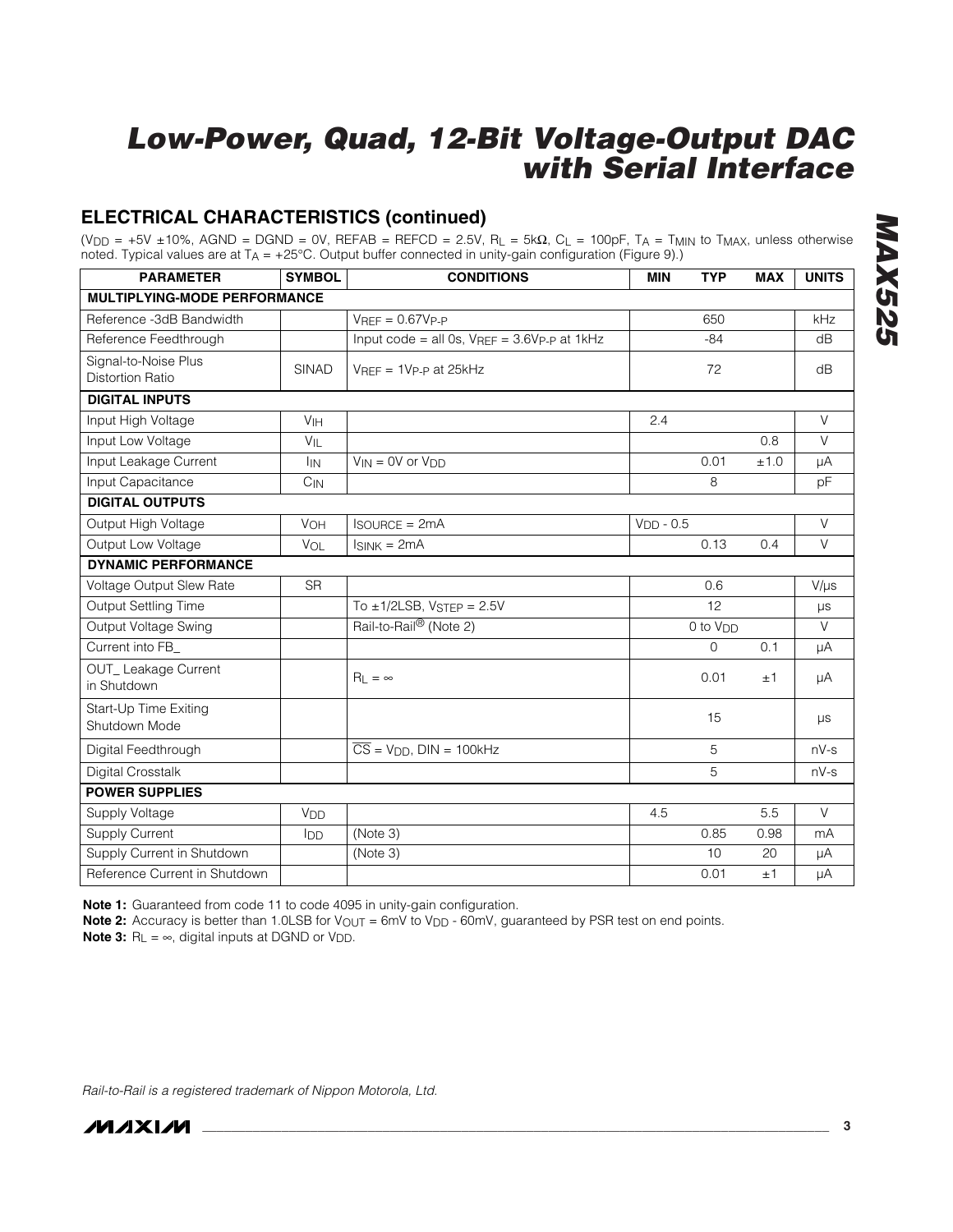#### **ELECTRICAL CHARACTERISTICS (continued)**

(V<sub>DD</sub> = +5V ±10%, AGND = DGND = 0V, REFAB = REFCD = 2.5V, R<sub>L</sub> = 5k $\Omega$ , C<sub>L</sub> = 100pF, T<sub>A</sub> = T<sub>MIN</sub> to T<sub>MAX</sub>, unless otherwise noted. Typical values are at TA = +25°C. Output buffer connected in unity-gain configuration (Figure 9).)

| <b>PARAMETER</b>                                    | <b>SYMBOL</b>    | <b>CONDITIONS</b> | <b>MIN</b>   | <b>TYP</b> | <b>MAX</b> | <b>UNITS</b> |  |  |
|-----------------------------------------------------|------------------|-------------------|--------------|------------|------------|--------------|--|--|
| TIMING CHARACTERISTICS (Figure 6)                   |                  |                   |              |            |            |              |  |  |
| <b>SCLK Clock Period</b>                            | tcp              |                   | 100          |            |            | ns           |  |  |
| <b>SCLK Pulse Width High</b>                        | tch              |                   | 40           |            |            | ns           |  |  |
| <b>SCLK Pulse Width Low</b>                         | tcl              |                   | 40           |            |            | ns           |  |  |
| CS Fall to SCLK Rise Setup Time                     | tcss             |                   | 40           |            |            | ns           |  |  |
| SCLK Rise to CS Rise Hold Time                      | tCSH             |                   | $\Omega$     |            |            | ns           |  |  |
| <b>DIN Setup Time</b>                               | tps              |                   | 40           |            |            | ns           |  |  |
| <b>DIN Hold Time</b>                                | t <sub>DH</sub>  |                   | $\mathbf{0}$ |            |            | ns           |  |  |
| <b>SCLK Rise to DOUT Valid</b><br>Propagation Delay | t <sub>D01</sub> | $CLOAD = 200pF$   |              |            | 80         | ns           |  |  |
| <b>SCLK Fall to DOUT Valid</b><br>Propagation Delay | tpo2             | $CLOAD = 200pF$   |              |            | 80         | ns           |  |  |
| SCLK Rise to CS Fall Delay                          | tcso             |                   | 40           |            |            | ns           |  |  |
| CS Rise to SCLK Rise Hold Time                      | t <sub>CS1</sub> |                   | 40           |            |            | ns           |  |  |
| CS Pulse Width High                                 | tcsw             |                   | 100          |            |            | ns           |  |  |

 $(V_{DD} = +5V, T_A = +25°C,$  unless otherwise noted.)



*/VLAXL/VL* 

*\_\_\_\_\_\_\_\_\_\_\_\_\_\_\_\_\_\_\_\_\_\_\_\_\_\_\_\_\_\_\_\_\_\_\_\_\_\_\_\_\_\_Typical Operating Characteristics*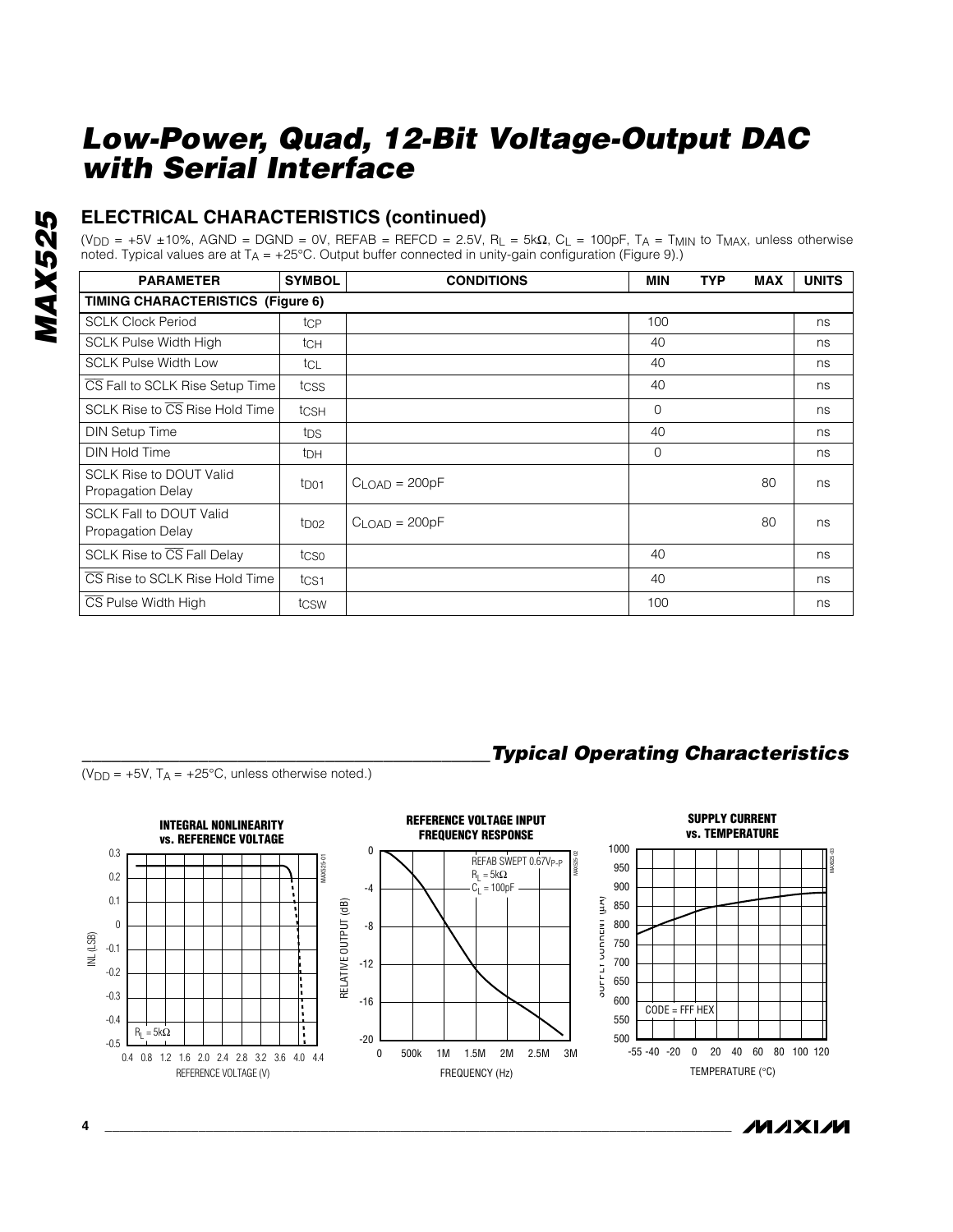#### *\_\_\_\_\_\_\_\_\_\_\_\_\_\_\_\_\_\_\_\_\_\_\_\_\_\_\_\_Typical Operating Characteristics (continued)*

 $(V_{DD} = +5V$ ,  $T_A = +25^{\circ}C$ , unless otherwise noted.)





#### **REFERENCE FEEDTHROUGH AT 1kHz**

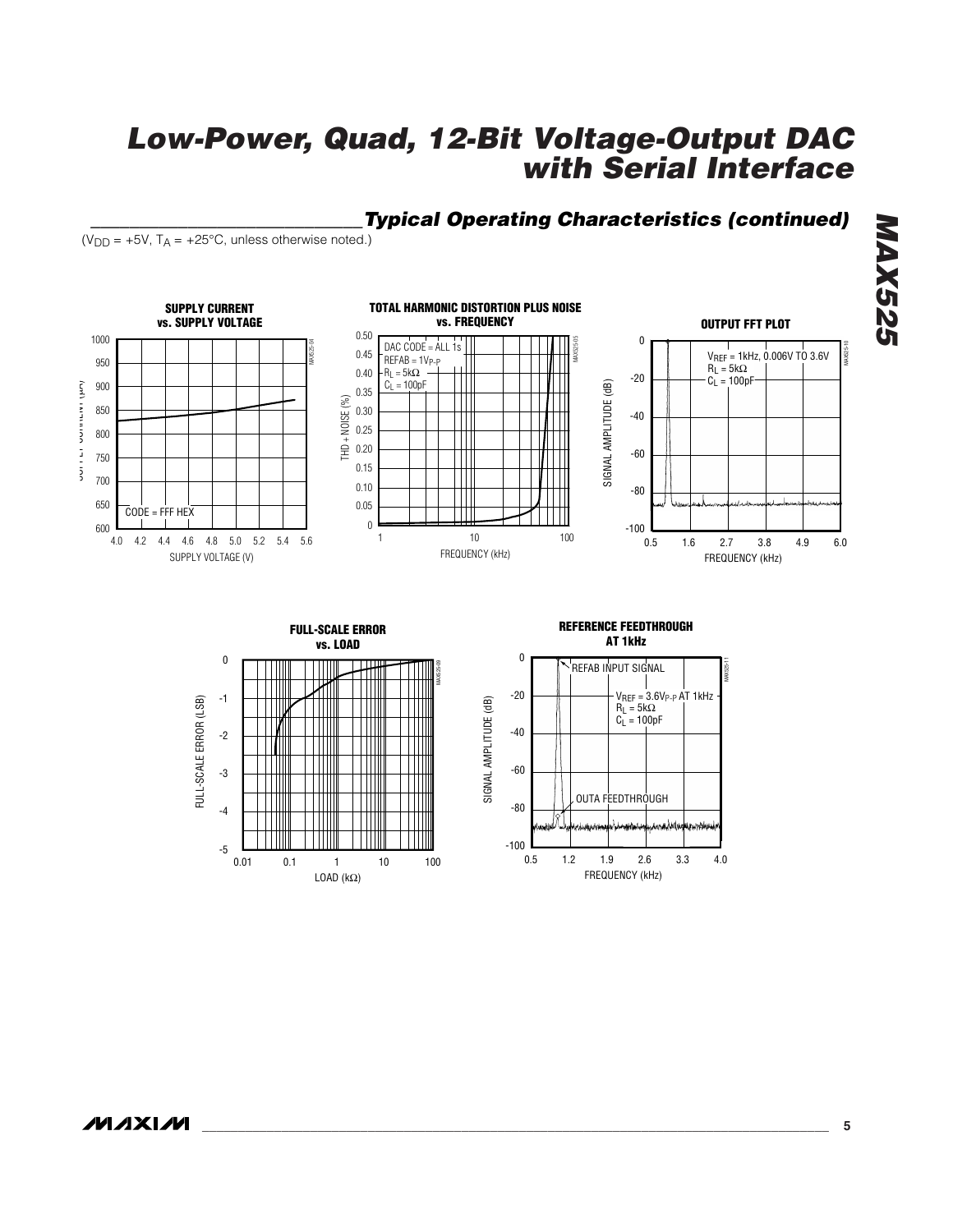# **MAX525** *MAX525*

#### **Typical Operating Characteristics (continued)**

 $(V_{DD} = +5V$ ,  $T_A = +25^{\circ}C$ , unless otherwise noted.)

#### **MAJOR-CARRY TRANSITION**



10µs/div

 $V_{REF} = 2.5V$ ,  $R_L = 5k\Omega$ ,  $C_L = 100pF$ 



10µs/div

DAC A CODE SWITCHING FROM 00B HEX TO FFF HEX DAC B CODE SET TO 800 HEX  $V_{REF} = 2.5V$ ,  $R_L = 5kΩ$ ,  $C_L = 100pF$ 



 $\overline{CS} = \overline{PDL} = \overline{CL} = 5V$ ,  $DIN = 0V$ DAC A CODE SET TO 800 HEX  $V_{REF} = 2.5V$ ,  $R_L = 5k\Omega$ ,  $C_L = 100pF$ 

#### **DYNAMIC RESPONSE**



10µs/div

SWITCHING FROM CODE 000 HEX TO FB4 HEX OUTPUT AMPLIFIER GAIN = +2  $V_{REF} = 2.5V$ ,  $R_L = 5k\Omega$ ,  $C_L = 100pF$ 

**MAXIM** 

#### **ANALOG CROSSTALK**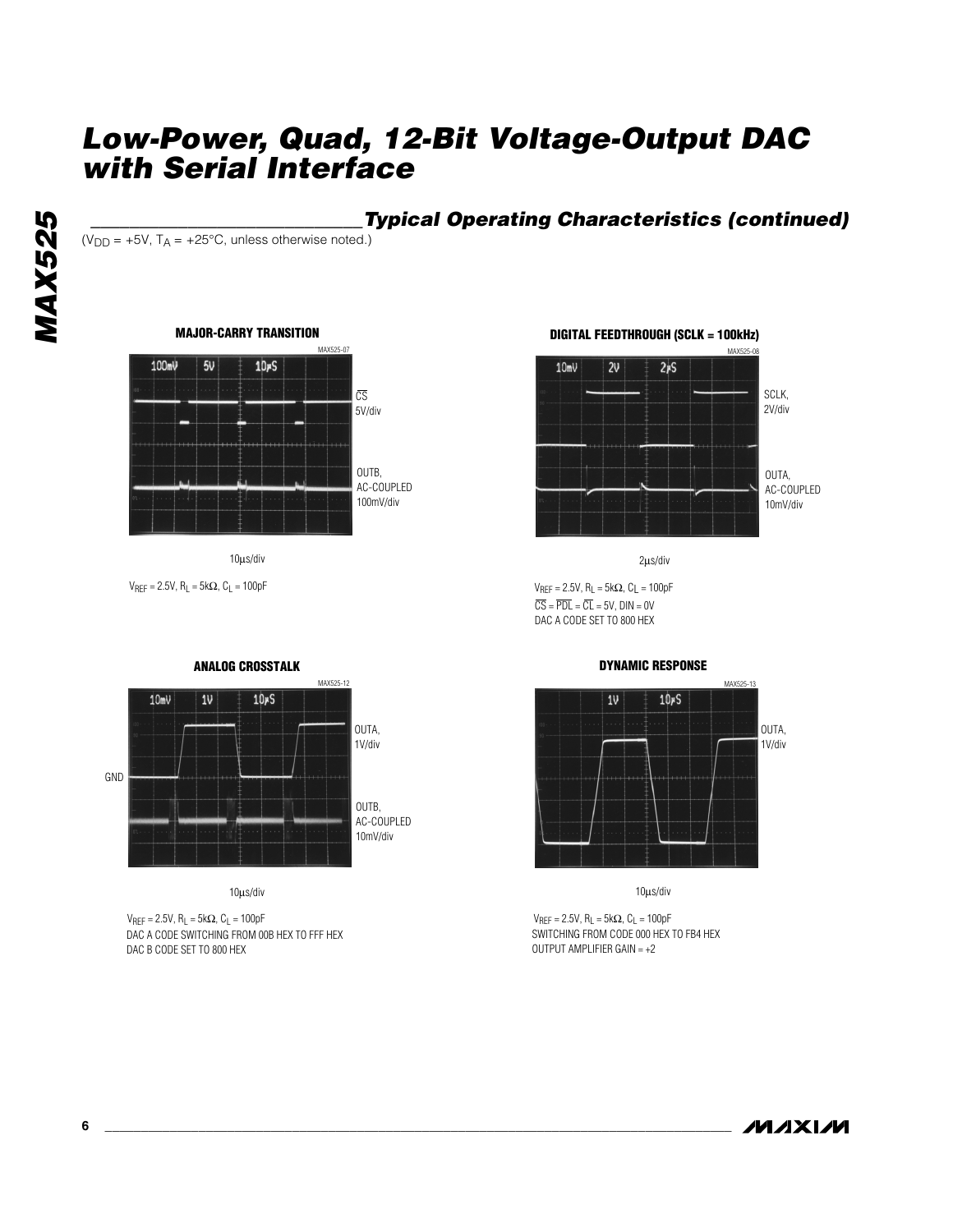#### *\_\_\_\_\_\_\_\_\_\_\_\_\_\_\_\_\_\_\_\_\_\_\_\_\_\_\_\_\_\_\_\_\_\_\_\_\_\_\_\_\_\_\_\_\_\_\_\_\_\_\_\_\_\_\_\_\_\_\_\_\_\_Pin Description*

| <b>PIN</b>     | <b>NAME</b>            | <b>FUNCTION</b>                                                                      |
|----------------|------------------------|--------------------------------------------------------------------------------------|
| $\mathbf{1}$   | <b>AGND</b>            | Analog Ground                                                                        |
| 2              | <b>FBA</b>             | DAC A Output Amplifier Feedback                                                      |
| 3              | OUTA                   | DAC A Output Voltage                                                                 |
| 4              | <b>OUTB</b>            | DAC B Output Voltage                                                                 |
| 5              | <b>FBB</b>             | DAC B Output Amplifier Feedback                                                      |
| 6              | <b>REFAB</b>           | Reference Voltage Input for DAC A and DAC B                                          |
| $\overline{7}$ | $\overline{CL}$        | Clear All DACs and Registers. Resets all outputs (OUT_, UPO, DOUT) to 0, active low. |
| 8              | $\overline{\text{CS}}$ | Chip-Select Input. Active low.                                                       |
| 9              | <b>DIN</b>             | Serial-Data Input                                                                    |
| 10             | <b>SCLK</b>            | Serial Clock Input                                                                   |
| 11             | <b>DGND</b>            | Digital Ground                                                                       |
| 12             | <b>DOUT</b>            | Serial-Data Output                                                                   |
| 13             | <b>UPO</b>             | User-Programmable Logic Output                                                       |
| 14             | <b>PDL</b>             | Power-Down Lockout. Active low. Locks out software shutdown if low.                  |
| 15             | <b>REFCD</b>           | Reference Voltage Input for DAC C and DAC D                                          |
| 16             | <b>FBC</b>             | DAC C Output Amplifier Feedback                                                      |
| 17             | <b>OUTC</b>            | DAC C Output Voltage                                                                 |
| 18             | <b>OUTD</b>            | DAC D Output Voltage                                                                 |
| 19             | <b>FBD</b>             | DAC D Output Amplifier Feedback                                                      |
| 20             | <b>V<sub>DD</sub></b>  | Positive Power Supply                                                                |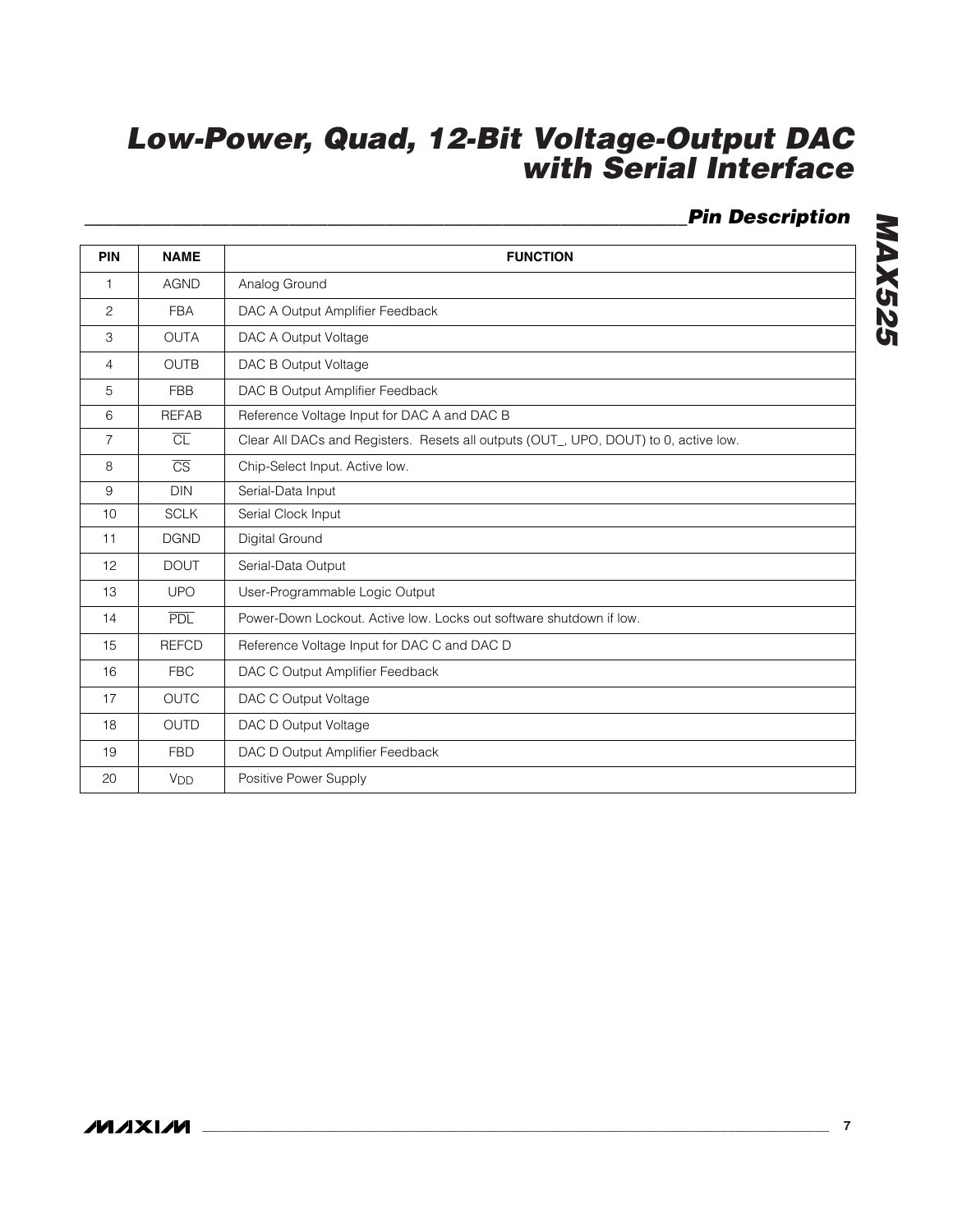

*Figure 1. Simplified DAC Circuit Diagram*

*MAX525*

#### *\_\_\_\_\_\_\_\_\_\_\_\_\_\_\_Detailed Description*

The MAX525 contains four 12-bit, voltage-output digital-to-analog converters (DACs) that are easily addressed using a simple 3-wire serial interface. It includes a 16-bit data-in/data-out shift register, and each DAC has a doubled-buffered input composed of an input register and a DAC register (see *Functional Diagram*). In addition to the four voltage outputs, each amplifier's negative input is available to the user.

The DACs are inverted R-2R ladder networks that convert 12-bit digital inputs into equivalent analog output voltages in proportion to the applied reference voltage inputs. DACs A and B share the REFAB reference input, while DACs C and D share the REFCD reference input. The two reference inputs allow different full-scale output voltage ranges for each pair of DACs. Figure 1 shows a simplified circuit diagram of one of the four DACs.

#### *Reference Inputs*

The two reference inputs accept positive DC and AC signals. The voltage at each reference input sets the full-scale output voltage for its two corresponding DACs. The reference input voltage range is 0V to (V<sub>DD</sub> - 1.4V). The output voltages (VOUT\_) are represented by a digitally programmable voltage source as:

 $V_{OUT} = (V_{REF} \times NB / 4096) \times Gain$ 

where NB is the numeric value of the DAC's binary input code (0 to 4095), VREF is the reference voltage, and Gain is the externally set voltage gain.

The impedance at each reference input is code-dependent, ranging from a low value of  $10kΩ$  when both DACs connected to the reference have an input code of 555 hex, to a high value exceeding several gigohms (leakage currents) with an input code of 000 hex. Because the input impedance at the reference pins is code-dependent, load regulation of the reference source is important.

The REFAB and REFCD reference inputs have a 10kΩ guaranteed minimum input impedance. When the two reference inputs are driven from the same source, the effective minimum impedance is 5kΩ. A voltage reference with a load regulation of 6ppm/mA, such as the MAX873, would typically deviate by 0.025LSB (0.061LSB worst case) when driving both MAX525 reference inputs simultaneously at 2.5V. Driving the REFAB and REFCD pins separately improves reference accuracy.

In shutdown mode, the MAX525's REFAB and REFCD inputs enter a high-impedance state with a typical input leakage current of 0.01µA.

The reference input capacitance is also code dependent and typically ranges from 20pF with an input code of all 0s to 100pF with an input code of all 1s.

#### *Output Amplifiers*

All MAX525 DAC outputs are internally buffered by precision amplifiers with a typical slew rate of 0.6V/ $\mu$ s. Access to the inverting input of each output amplifier provides the user greater flexibility in output gain setting/ signal conditioning (see the *Applications Information* section).

With a full-scale transition at the MAX525 output, the typical settling time to ±1/2LSB is 12µs when loaded with 5kΩ in parallel with 100pF (loads less than  $2kΩ$ degrade performance).

The MAX525 output amplifier's output dynamic responses and settling performances are shown in the *Typical Operating Characteristics*.

#### *Power-Down Mode*

The MAX525 features a software-programmable shutdown that reduces supply current to a typical value of 10µA. The power-down lockout (PDL) pin must be high to enable the shutdown mode. Writing 1100XXXXXXXXXXXX as the input-control word puts the MAX525 in powerdown mode (Table 1).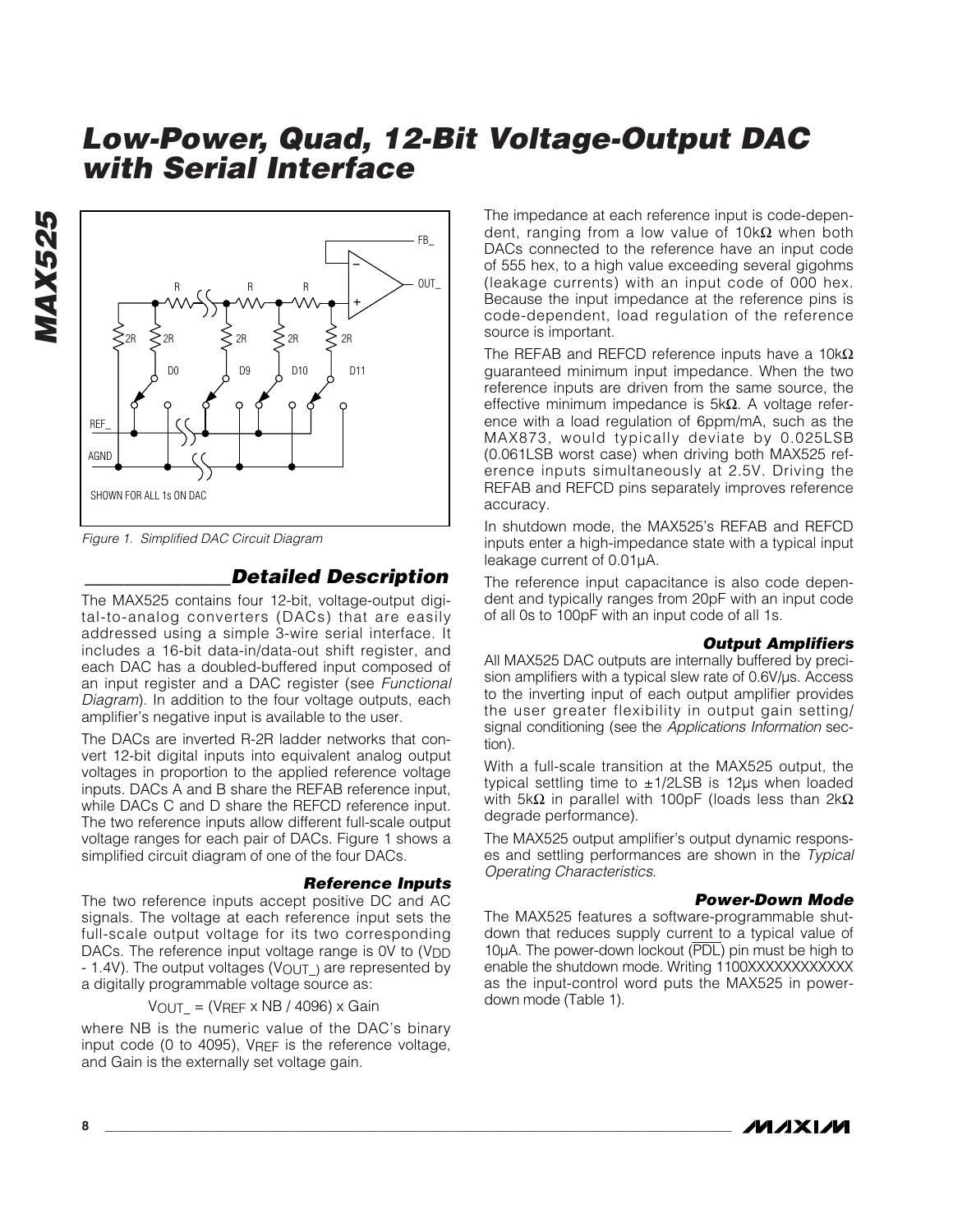In power-down mode, the MAX525 output amplifiers and the reference inputs enter a high-impedance state. The serial interface remains active. Data in the input registers is retained in power-down, allowing the MAX525 to recall the output states prior to entering shutdown. Start up from power-down either by recalling the previous configuration or by updating the DACs with new data. When powering up the device or bringing it out of shutdown, allow 15µs for the outputs to stabilize.

#### *Serial-Interface Configurations*

The MAX525's 3-wire serial interface is compatible with both MICROWIRE (Figure 2) and SPI/QSPI (Figure 3). The serial input word consists of two address bits and two control bits followed by 12 data bits (MSB first), as shown in Figure 4. The 4-bit address/ control code determines the MAX525's response outlined in Table 1. The connection between DOUT and the serial-interface port is not necessary, but may be used for data echo. Data held in the MAX525's shift register can be shifted out of DOUT and returned to the microprocessor (µP) for data verification.

The MAX525's digital inputs are double buffered. Depending on the command issued through the serial interface, the input register(s) can be loaded without affecting the DAC register(s), the DAC register(s) can be loaded directly, or all four DAC registers can be updated simultaneously from the input registers (Table 1).

#### *Serial-Interface Description*

The MAX525 requires 16 bits of serial data. Table 1 lists the serial-interface programming commands. For certain commands, the 12 data bits are "don't cares." Data is sent MSB first and can be sent in two 8-bit packets or one 16-bit word (CS must remain low until 16 bits are transferred). The serial data is composed of two DAC address bits (A1, A0) and two control bits (C1, C0), followed by the 12 data bits D11…D0 (Figure 4). The 4-bit address/control code determines:

- The register(s) to be updated
- The clock edge on which data is to be clocked out through the serial-data output (DOUT)
- The state of the user-programmable logic output (UPO)
- If the part is to go into shutdown mode (assuming PDL is high)
- How the part is configured when coming out of shutdown mode.



*Figure 2. Connections for Microwire*



*Figure 3. Connections for SPI/QSPI*

| <b>SR</b>                  |                                       |                        |  |                                                |  |  |  |  |
|----------------------------|---------------------------------------|------------------------|--|------------------------------------------------|--|--|--|--|
|                            | ———————16 Bits of Serial Data ——————— |                        |  |                                                |  |  |  |  |
| Address<br><b>Bits</b>     |                                       | Control<br><b>Bits</b> |  | Data Bits                                      |  |  |  |  |
| A1                         | A0<br>C1<br>C <sub>0</sub>            |                        |  |                                                |  |  |  |  |
| 4 Address/<br>Control Bits |                                       |                        |  | $\longleftarrow$ 12 Data Bits $\longleftarrow$ |  |  |  |  |

*Figure 4. Serial-Data Format*

*/VI/IXI/VI*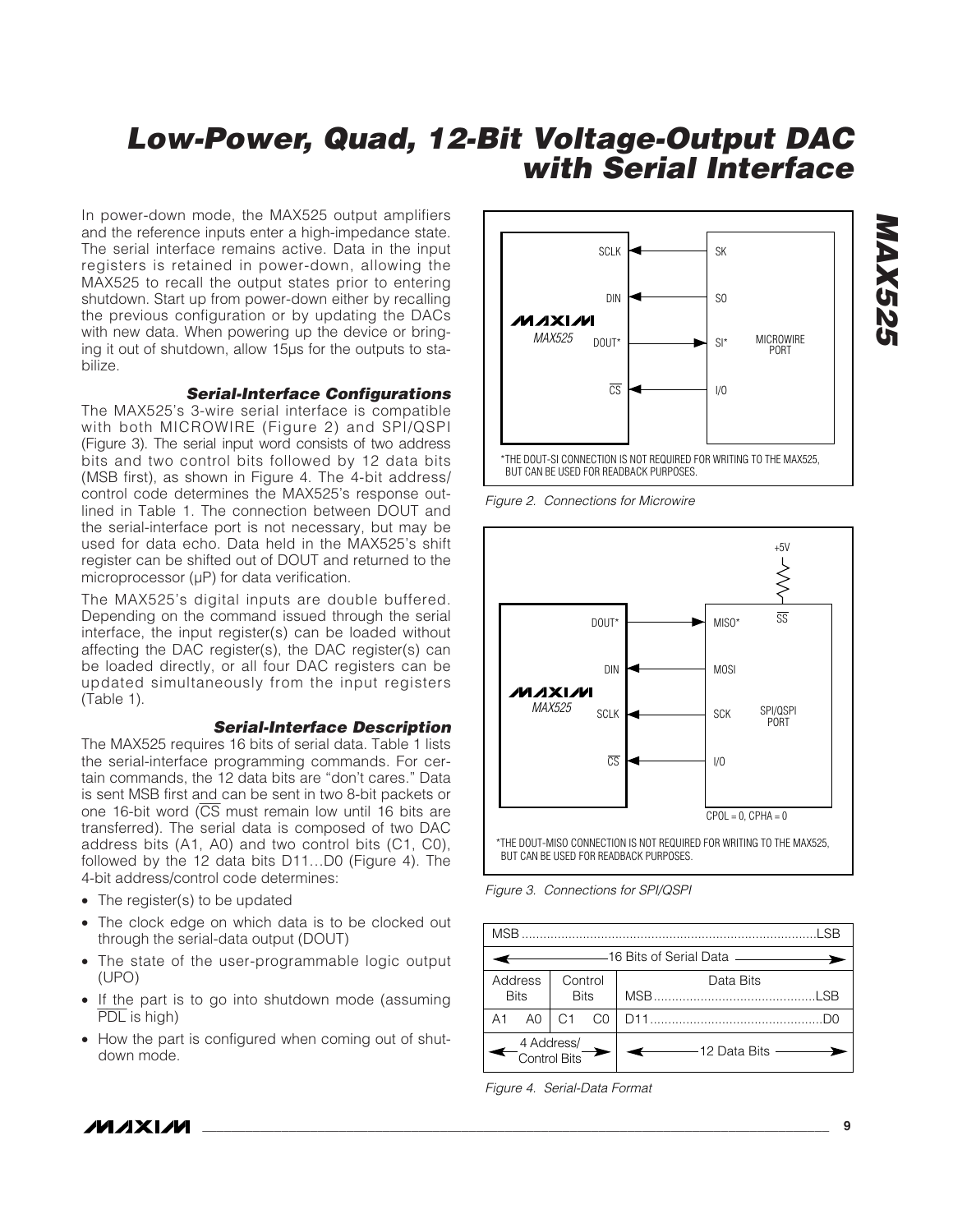|                |                | <b>16-BIT SERIAL WORD</b> |                |                                        |                                                                                          |
|----------------|----------------|---------------------------|----------------|----------------------------------------|------------------------------------------------------------------------------------------|
| A <sub>1</sub> | A <sub>0</sub> | C <sub>1</sub>            | C <sub>0</sub> | D11<br>.DO<br><b>MSB</b><br><b>LSB</b> | <b>FUNCTION</b>                                                                          |
| 0              | O              | $\Omega$                  |                | 12-bit DAC data                        | Load input register A; DAC registers unchanged.                                          |
|                |                | O                         |                | 12-bit DAC data                        | Load input register B; DAC registers unchanged.                                          |
|                | $\Omega$       | $\Omega$                  |                | 12-bit DAC data                        | Load input register C; DAC registers unchanged.                                          |
|                |                | $\Omega$                  |                | 12-bit DAC data                        | Load input register D; DAC registers unchanged.                                          |
| 0              | $\Omega$       |                           |                | 12-bit DAC data                        | Load input register A; all DAC registers updated.                                        |
|                |                |                           |                | 12-bit DAC data                        | Load input register B; all DAC registers updated.                                        |
|                | O              |                           |                | 12-bit DAC data                        | Load input register C; all DAC registers updated.                                        |
|                |                |                           |                | 12-bit DAC data                        | Load input register D; all DAC registers updated.                                        |
| $\Omega$       | 1              | $\Omega$                  | $\Omega$       | XXXXXXXXXXX                            | Update all DAC registers from their respective input registers (start-up).               |
|                | $\Omega$       | $\Omega$                  | $\Omega$       | 12-bit DAC data                        | Load all DAC registers from shift register (start-up).                                   |
|                | 1              | $\Omega$                  | $\Omega$       | XXXXXXXXXXX                            | Shutdown (provided $\overline{PDL} = 1$ )                                                |
| $\Omega$       | $\Omega$       | 1                         | $\Omega$       | <b>XXXXXXXXXXXX</b>                    | UPO goes low (default)                                                                   |
| $\Omega$       |                |                           | $\Omega$       | <b>XXXXXXXXXXXX</b>                    | UPO goes high                                                                            |
| 0              | $\Omega$       | $\Omega$                  | $\Omega$       | <b>XXXXXXXXXXXX</b>                    | No operation (NOP) to DAC registers                                                      |
|                |                |                           | $\Omega$       | <b>XXXXXXXXXXXX</b>                    | Mode 1, DOUT clocked out on SCLK's rising edge. All DAC registers<br>updated.            |
|                | $\Omega$       |                           | $\Omega$       | <b>XXXXXXXXXXXX</b>                    | Mode 0, DOUT clocked out on SCLK's falling edge. All DAC registers<br>updated (default). |

#### **Table 1. Serial-Interface Programming Commands**

"X" = Don't care

Figure 5 shows the serial-interface timing requirements. The chip-select pin  $(\overline{CS})$  must be low to enable the DAC's serial interface. When CS is high, the interface control circuitry is disabled.  $\overline{\text{CS}}$  must go low at least tcss before the rising serial clock (SCLK) edge to properly clock in the first bit. When  $\overline{CS}$  is low, data is clocked into the internal shift register through the serialdata input pin (DIN) on SCLK's rising edge. The maximum guaranteed clock frequency is 10MHz. Data is latched into the appropriate MAX525 input/DAC registers on  $\overline{CS}$ 's rising edge.

The programming command Load-All-DACs-From-Shift-Register allows all input and DAC registers to be simultaneously loaded with the same digital code from the input shift register. The no operation (NOP) command leaves the register contents unaffected and is useful when the MAX525 is configured in a daisy chain (see the *Daisy Chaining Devices* section). The command to

change the clock edge on which serial data is shifted out of DOUT also loads data from all input registers to their respective DAC registers.

#### *Serial-Data Output (DOUT)*

The serial-data output, DOUT, is the internal shift register's output. The MAX525 can be programmed so that data is clocked out of DOUT on SCLK's rising edge (Mode 1) or falling edge (Mode 0). In Mode 0, output data at DOUT lags input data at DIN by 16.5 clock cycles, maintaining compatibility with MICROWIRE, SPI/QSPI, and other serial interfaces. In Mode 1, output data lags input data by 16 clock cycles. On power-up, DOUT defaults to Mode 0 timing.

*User-Programmable Logic Output (UPO)*

The user-programmable logic output, UPO, allows an external device to be controlled through the MAX525 serial interface (Table 1).

# **MAX525** *MAX525*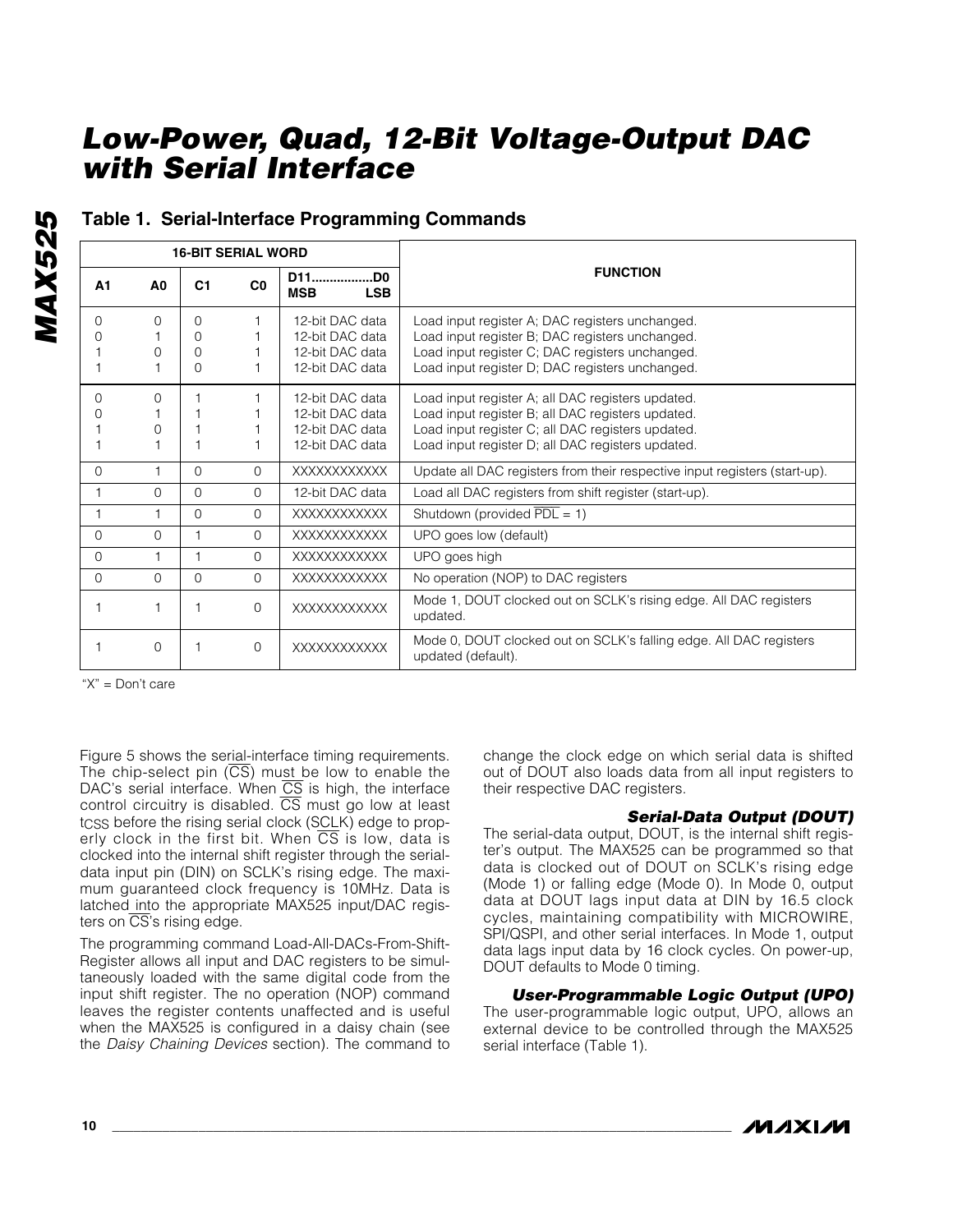

*Figure 5. Serial-Interface Timing Diagram*



*Figure 6. Detailed Serial-Interface Timing Diagram*

#### *Power-Down Lockout (*PDL*)*

The power-down lockout pin PDL disables software shutdown when low. When in shutdown, transitioning PDL from high to low wakes up the part with the output set to the state prior to shutdown. PDL could also be used to asynchronously wake up the device.

#### *Daisy Chaining Devices*

Any number of MAX525s can be daisy chained by connecting the DOUT pin of one device to the DIN pin of the following device in the chain (Figure 7).

Since the MAX525's DOUT pin has an internal active pullup, the DOUT sink/source capability determines the time required to discharge/charge a capacitive load. Refer to the serial-data-out V<sub>OH</sub> and V<sub>OL</sub> specifications in the *Electrical Characteristics.*

Figure 8 shows an alternate method of connecting several MAX525s. In this configuration, the data bus is common to all devices; data is not shifted through a daisy chain. More I/O lines are required in this configuration because a dedicated chip-select input  $(\overline{CS)}$  is required for each IC.

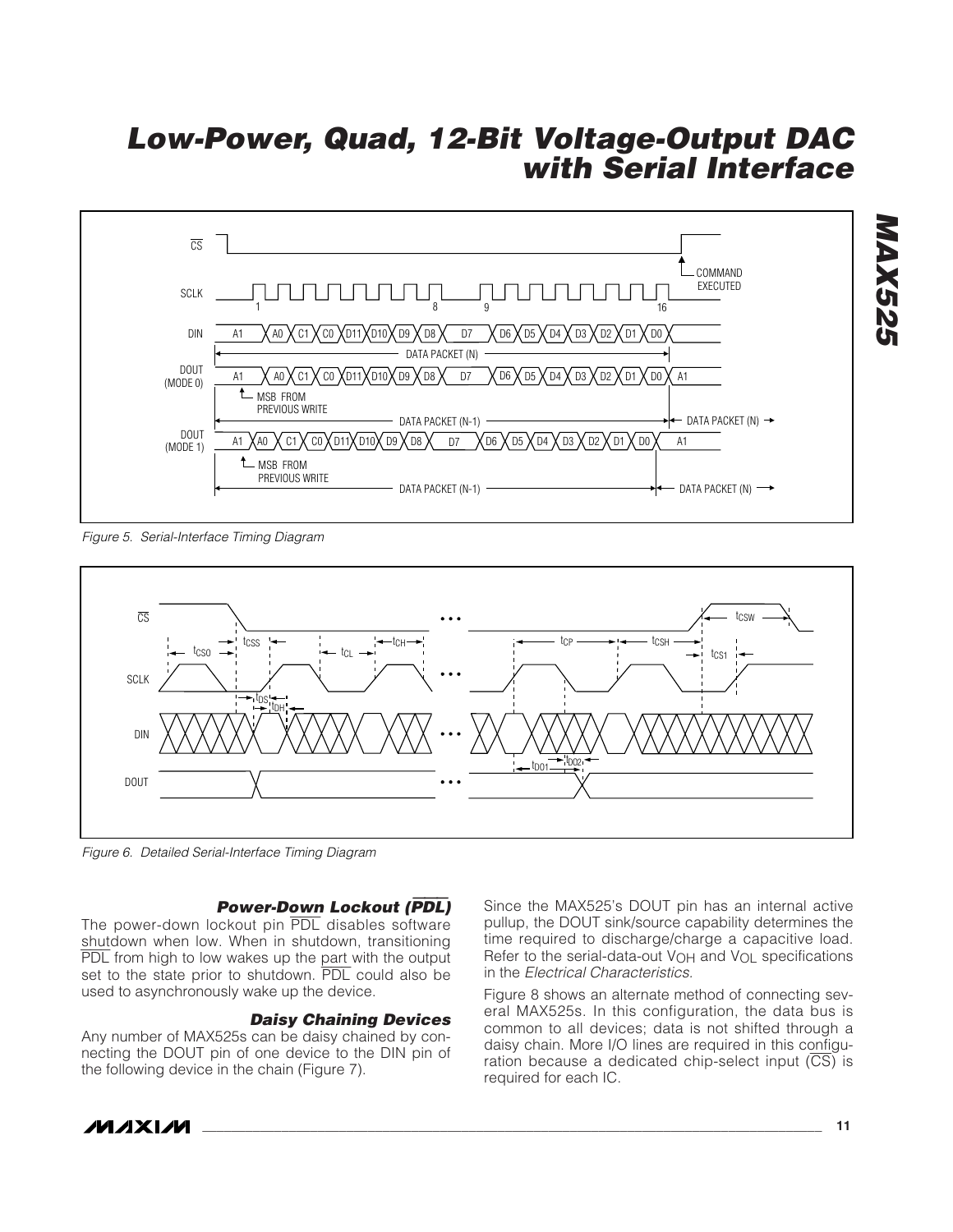

*Figure 7. Daisy-Chaining MAX525s*

*MAX525*



*Figure 8. Multiple MAX525s Sharing a Common DIN Line*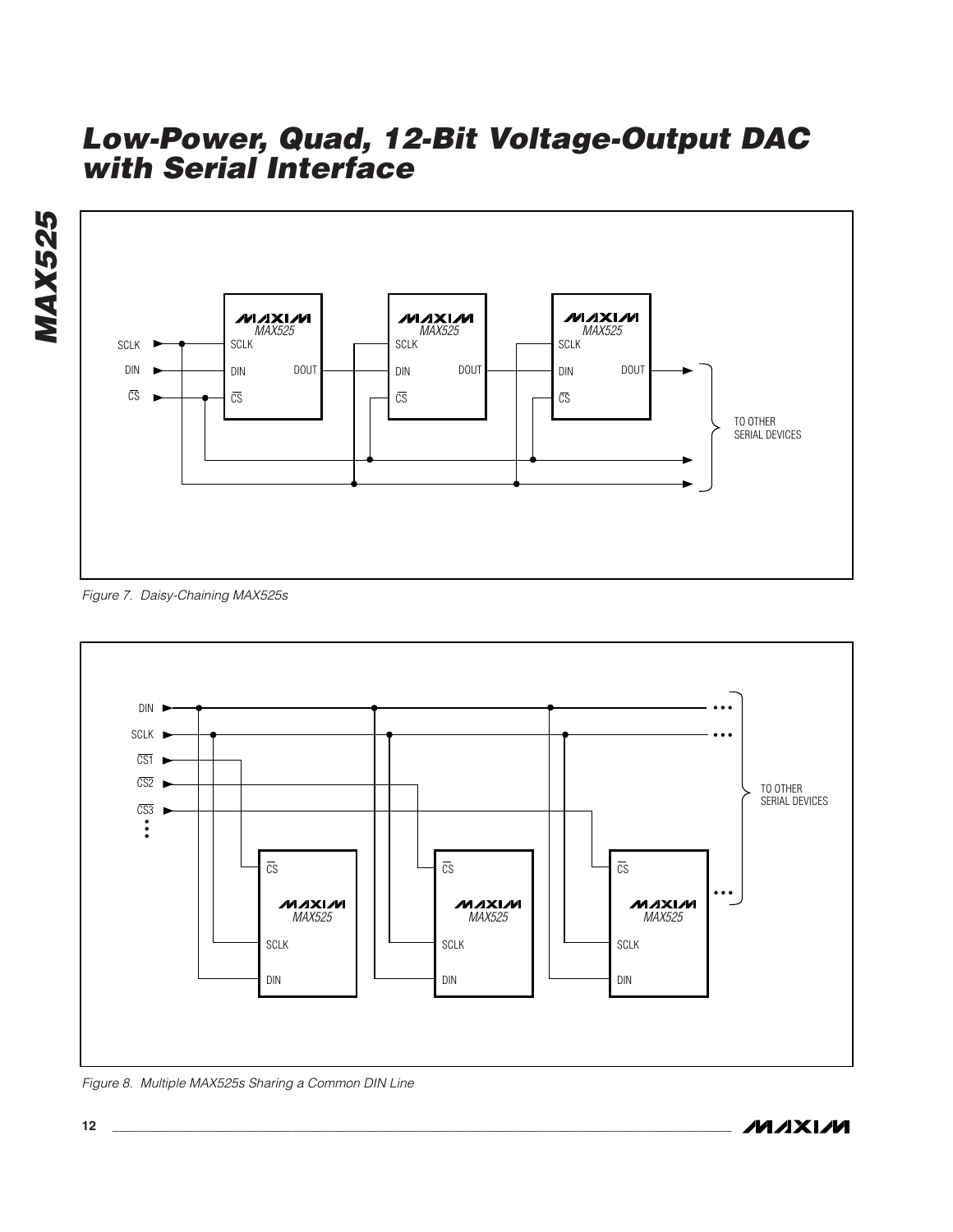#### *\_\_\_\_\_\_\_\_\_\_Applications Information*

#### *Unipolar Output*

For a unipolar output, the output voltages and the reference inputs have the same polarity. Figure 9 shows the MAX525 unipolar output circuit, which is also the typical operating circuit. Table 2 lists the unipolar output codes.

For rail-to-rail outputs, see Figure 10. This circuit shows the MAX525 with the output amplifiers configured with a closed-loop gain of +2 to provide 0V to 5V full-scale range when a 2.5V reference is used.

#### **Table 2. Unipolar Code Table**

| MSB  | <b>DAC CONTENTS</b> | <b>LSB</b> | <b>ANALOG OUTPUT</b>                                     |
|------|---------------------|------------|----------------------------------------------------------|
|      | 1111 1111 1111      |            | +VREF $\left(\frac{4095}{4096}\right)$                   |
| 1000 | 0000                | 0001       | +VREF $\left(\frac{2049}{4096}\right)$                   |
| 1000 | 0000                | 0000       | +VREF $\left(\frac{2048}{4096}\right) = \frac{+VREF}{2}$ |
|      | 0111 1111 1111      |            | +VREF $\left(\frac{2047}{4096}\right)$                   |
| 0000 | 0000                | 0001       | +VREF $\left(\frac{1}{4096}\right)$                      |
| 0000 | 0000                | 0000       | 0V                                                       |

#### **Table 3. Bipolar Code Table**

| MSB  | <b>DAC CONTENTS</b> | LSB  | <b>ANALOG OUTPUT</b>                           |
|------|---------------------|------|------------------------------------------------|
|      | 1111 1111 1111      |      | +VREF $\left(\frac{2047}{2048}\right)$         |
| 1000 | 0000                | 0001 | + $V_{REF}$ $\left(\frac{1}{-20AB}\right)$     |
| 1000 | 0000                | 0000 | 0V                                             |
|      | 0111 1111 1111      |      | -VREF $\left(\frac{1}{-2048}\right)$           |
| 0000 | 0000                | 0001 | -VREF $\left(\frac{2047}{2048}\right)$         |
| 0000 | 0000                | 0000 | -VREF $\left(\frac{2048}{2048}\right)$ = -VREF |

**Note:**  $1LSB = (V_{REF})\left(\frac{1}{4096}\right)$ 

#### *Bipolar Output*

The MAX525 outputs can be configured for bipolar operation using Figure 11's circuit.

$$
V_{OUT} = V_{REF} [(2NB / 4096) - 1]
$$

where NB is the numeric value of the DAC's binary input code. Table 3 shows digital codes (offset binary) and corresponding output voltages for Figure 11's circuit.



*Figure 9. Unipolar Output Circuit*

*/VI/IXI/VI*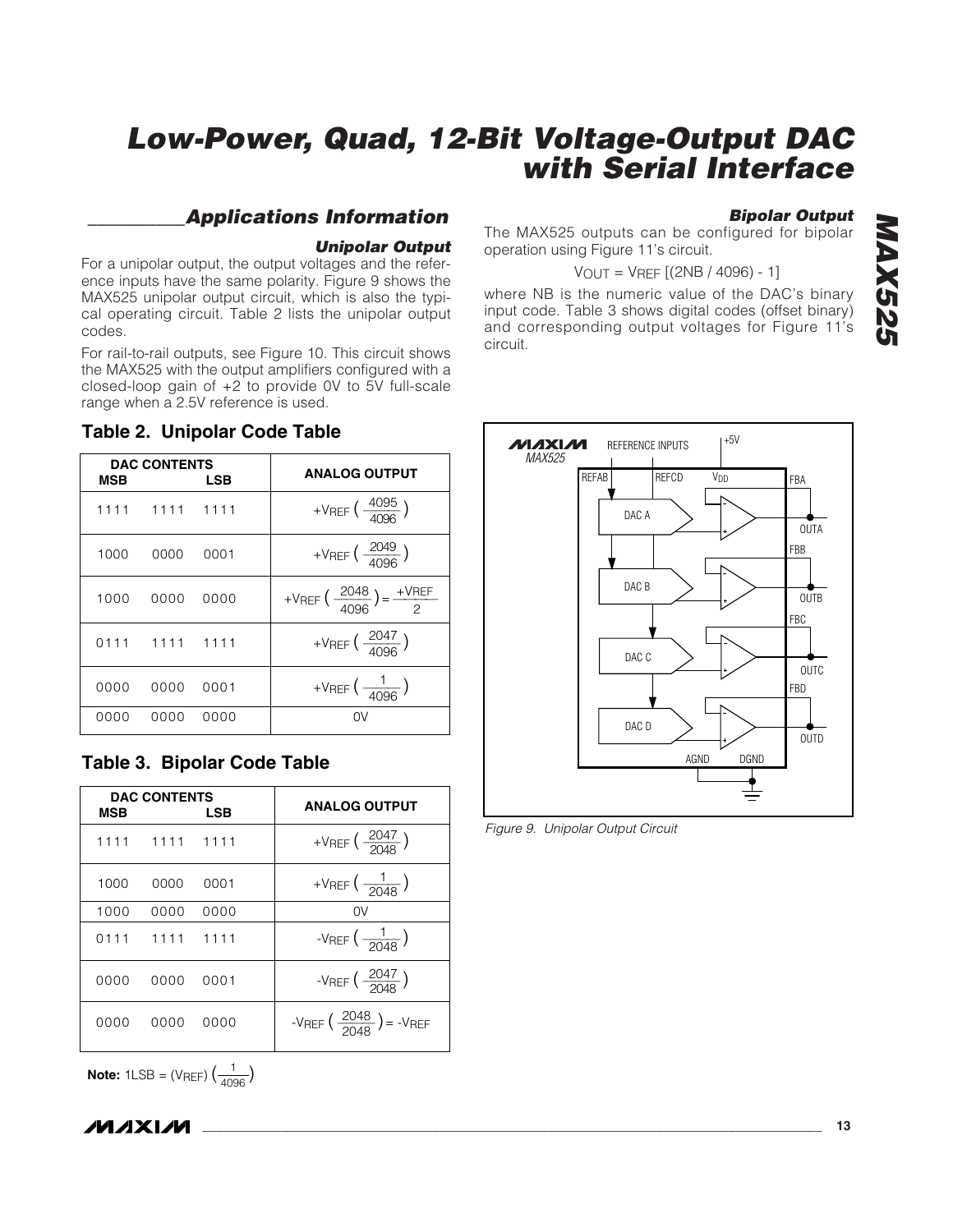

*Figure 10. Unipolar Rail-to-Rail Output Circuit*



**14 \_\_\_\_\_\_\_\_\_\_\_\_\_\_\_\_\_\_\_\_\_\_\_\_\_\_\_\_\_\_\_\_\_\_\_\_\_\_\_\_\_\_\_\_\_\_\_\_\_\_\_\_\_\_\_\_\_\_\_\_\_\_\_\_\_\_\_\_\_\_\_\_\_\_\_\_\_\_\_\_\_\_\_\_\_\_**

*Figure 11. Bipolar Output Circuit*

#### *Using an AC Reference*

In applications where the reference has AC signal components, the MAX525 has multiplying capability within the reference input range specifications. Figure 12 shows a technique for applying a sine-wave signal to the reference input where the AC signal is offset before being applied to REFAB/REFCD. The reference voltage must never be more negative than DGND.

The MAX525's total harmonic distortion plus noise (THD + N) is typically less than -72dB, given a 1Vp-p signal swing and input frequencies up to 25kHz. The typical -3dB frequency is 650kHz, as shown in the *Typical Operating Characteristics* graphs.

#### *Digitally Programmable Current Source*

The circuit of Figure 13 places an NPN transistor (2N3904 or similar) within the op-amp feedback loop to implement a digitally programmable, unidirectional current source. This circuit can be used to drive 4mA to 20mA current loops, which are commonly used in industrial-control applications. The output current is calculated with the following equation:

 $I_{OUT} = (V_{REF} / R) \times (NB / 4096)$ 

where NB is the numeric value of the DAC's binary input code and R is the sense resistor shown in Figure 13.



*Figure 12. AC Reference Input Circuit*



*MAX525*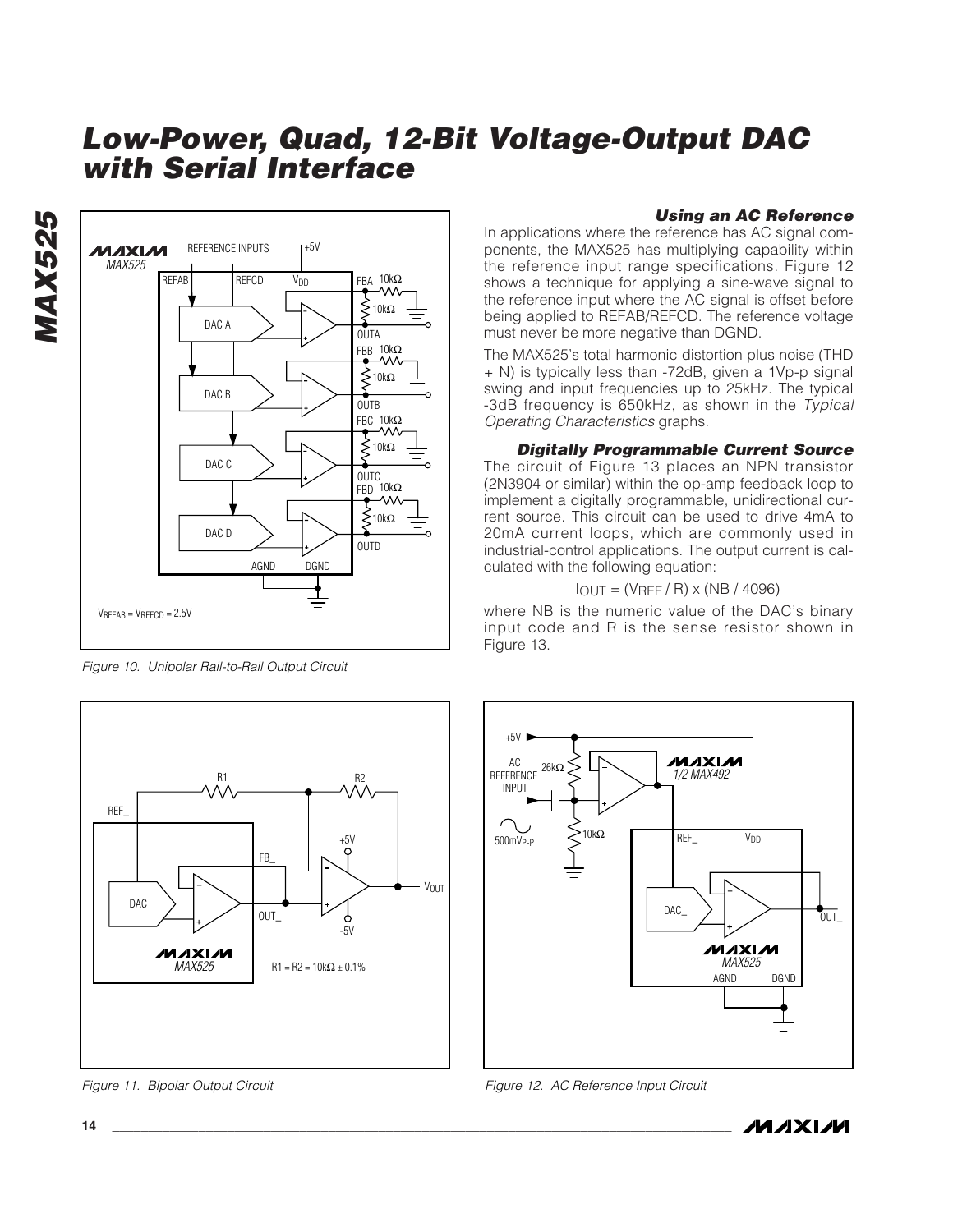

*Figure 13. Digitally Programmable Current Source*

#### *Power-Supply Considerations*

On power-up, all input and DAC registers are cleared (set to zero code) and DOUT is in Mode 0 (serial data is shifted out of DOUT on the clock's falling edge).

For rated MAX525 performance, limit REFAB/REFCD to less than 1.4V below V<sub>DD</sub>. Bypass V<sub>DD</sub> with a 4.7µF capacitor in parallel with a 0.1µF capacitor to AGND. Use short lead lengths and place the bypass capacitors as close to the supply pins as possible.

#### *Grounding and Layout Considerations*

Digital or AC transient signals between AGND and DGND can create noise at the analog outputs. Tie AGND and DGND together at the DAC, then tie this point to the highest-quality ground available.

Good printed circuit board ground layout minimizes crosstalk between DAC outputs, reference inputs, and digital inputs. Reduce crosstalk by keeping analog lines away from digital lines. Wire-wrapped boards are not recommended.

#### 20 19 18 OUTD 17 OUTC 16 FBC 15 REFCD 14 PDL CS | 8 | 13 | UPO 1 2 3  $OUTB$  4 5 FBB 6 7 8 V<sub>DD</sub> FBD **MAYIAM** OUTA FBA AGND TOP VIEW CL REFAB 12 DOUT 11 SCLK DGND 9 **SCLK** 10 DIN *MAX525*

**DIP/SSOP**

## *\_\_\_\_\_\_\_\_\_\_\_\_\_\_\_\_\_\_Pin Configuration*

*MAX525*